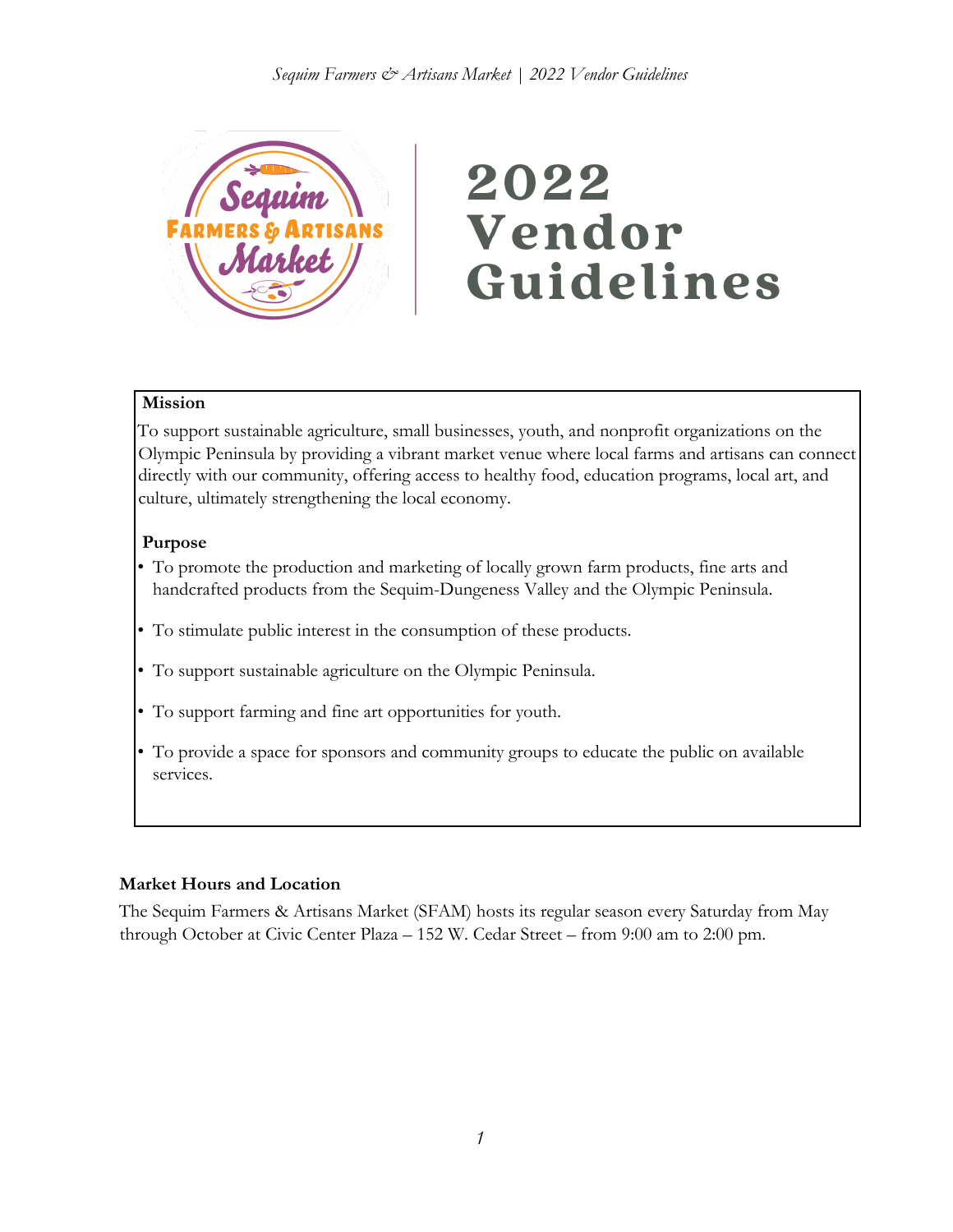## **2022 Special Events**

| Lavender Weekend                                                                                           | Winter Market Series                                                                                           |
|------------------------------------------------------------------------------------------------------------|----------------------------------------------------------------------------------------------------------------|
| Saturday, July $16th$ : 9:00 am to 5:00 pm<br>٠<br>Sunday, July 17th: 9:00 am to 3:00 pm<br>$\blacksquare$ | The November Market: Saturday,<br>٠<br>November $19th$<br>The December Market: Saturday,<br>п<br>December 17th |
| Farmers are permitted to break down at<br>$2:00 \text{ pm}$                                                | Location and hours to be determined.                                                                           |

Vendors with the intention to only vend for Lavender Weekend and/or the Winter Market Series (Special-Event only vendors) will be considered if said vendor represents a category not in attendance that market day. Regular season vendors are given priority for these events. Special Event-only vendors will be charged a premium fee to vend at these special events and required to apply for season membership with the Jury Committee

# **Vendor Categories**

SFAM forms the basis for its Vendor Categories from the Roots Guidelines as outlined by Washington State Farmers Market Association (WSFMA.)

#### *Farmers*

One who raises produce, plants or botanicals, or animals on land they own, lease, or rent, in the State of Washington. The definition of Farmer may also include someone who processes produce, fruit, berries, botanicals, meats, honey, etc., which is grown, raised, or harvested on their own, leased or rented property, in the State of Washington and then turned into value added product(s) such as jams, cider, salsa, vinegars, alcoholic beverages, essential oils or any other botanical use. It may also include Farmers who raise the basic ingredient(s) of a product, but who must send it out for fundamental processing, either within Washington State or border counties, before creating the value-added product. Such vendors might include those Farmers selling certain essential oils, smoked meats, or fish, etc. This excludes Resellers or those who might work on or manage a corporately owned farm and have permission to dispose of surplus product.

# *Seafoods*

In the case of seafood, the vendor must own, lease, or operate the fishing vessel or own, lease or rent the parcel of land where the seafood is caught or harvested for sale at the market. The vendor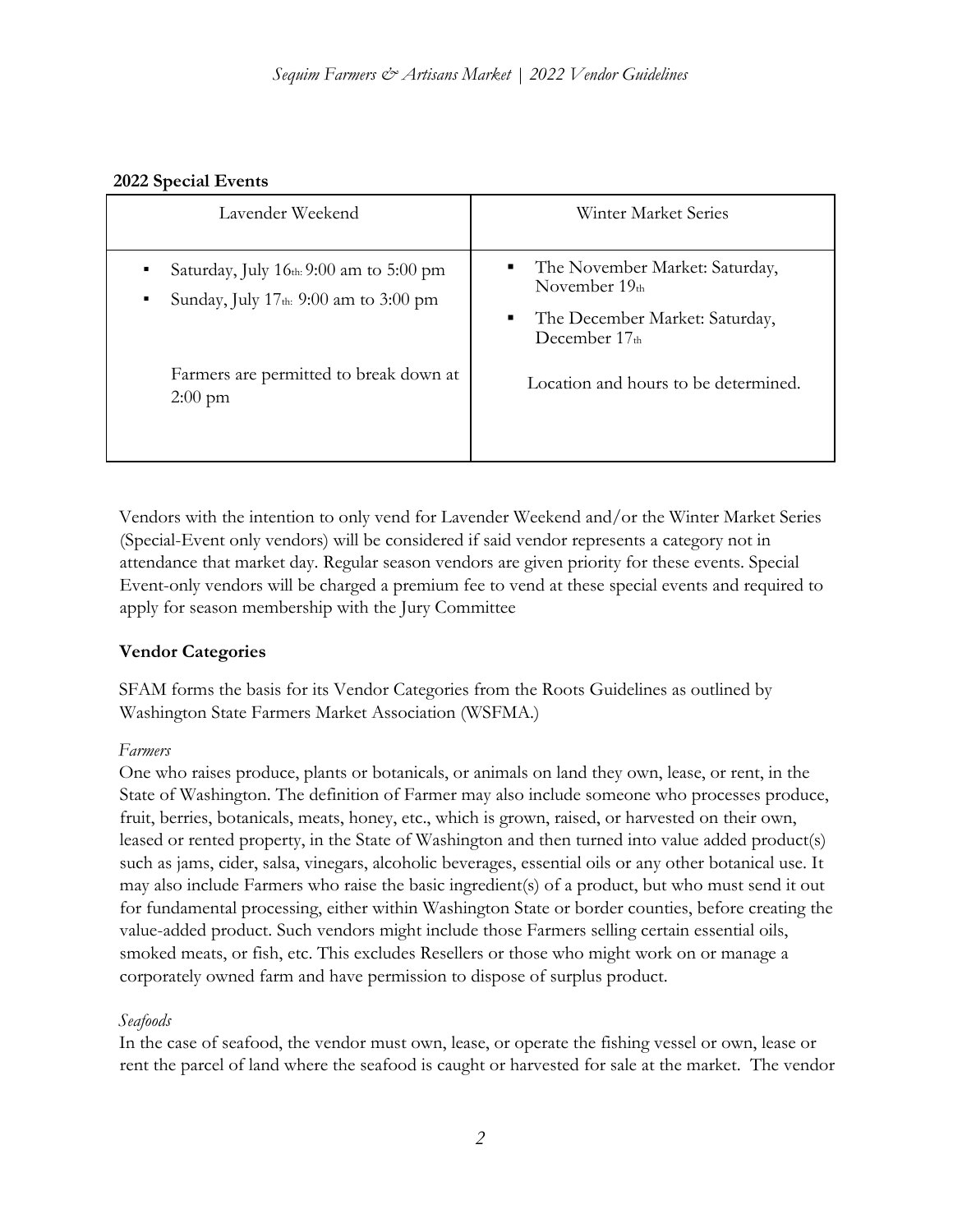must be a legal resident of the State of Washington. The product must originate from the greater Pacific Northwest, which includes Washington, Oregon, Alaska, and British Columbia.

#### *Alcoholic Beverages*

Alcoholic beverages such as Mead, Cider, Beer, Distilled Spirits and Wine must be made entirely from ingredients grown in Washington, or from grapes grown in a recognized Washington appellation, except for certain additives required for processing which cannot be produced in the State of Washington, not amounting to more than 5% of the total volume of the beverage.

#### *Processors*

One who sells foods that they have personally prepared or processed on property that they own, lease, or rent in the State of Washington. Processors are persons offering fresh food products (such as meats, seafood, ciders, wines, baked goods, jams, nuts, etc.) that have added value to their product through some sort of "hands-on" processing (e.g., hand-filleted fish, smoked or butchered meats, handmade candies/nuts, etc.), but have not raised the ingredients themselves. Processed food producers should use ingredients from Washington State farms or waters as much as possible.

#### *Resellers*

One who buys produce from farmers in Washington State and resells it to the consumer. Resellers are expected to be the only stop between the grower and the consumer. The product they buy must not come from shippers, warehouses, jobbers, or wholesale distributors. They must not sell any produce not grown in Washington State. They may sell any produce they grow themselves on their own property (see Farmers). Resellers are sellers of crops that cannot be grown reliably, or are not offered for sale in sufficient quantity, by Farmers selling at SFAM. Resellers must have all crops pre-approved by the market before delivering the crops to market for sale. All Resellers, or Farmers, must label their products as being resold if they are not selling products which they have grown, raised, or harvested themselves on property that they own, lease, or rent. All information declaring which products are resold must be available and displayed for the consumer to easily read. Signage must clearly state which farm(s) produced the products; other terms synonymous with "resold" may be substituted.

#### *Prepared Food*

Prepared Food vendors offer freshly made foods, available for sale and immediate consumption on-site at the market. Prepared Food vendors should use ingredients produced in Washington State as much as possible. Priority is given to those Prepared Food vendors who use ingredients from Washington State farms or waters.

#### *Artisans, Crafters and Services*

One who creates with their own hands the products they offer for sale at the market or providers of skilled craft services at the market, such as on-site knife sharpening, bike repair, or tool refurbishment. To qualify as an Artisan/Crafter, a majority of the tools and equipment used to produce their products must require skill, personal handling and/or manipulation, including second-hand items that are recycled, re-purposed and/or skillfully and creatively refurbished for new or improved use. Artisans/Crafters should incorporate materials grown or produced in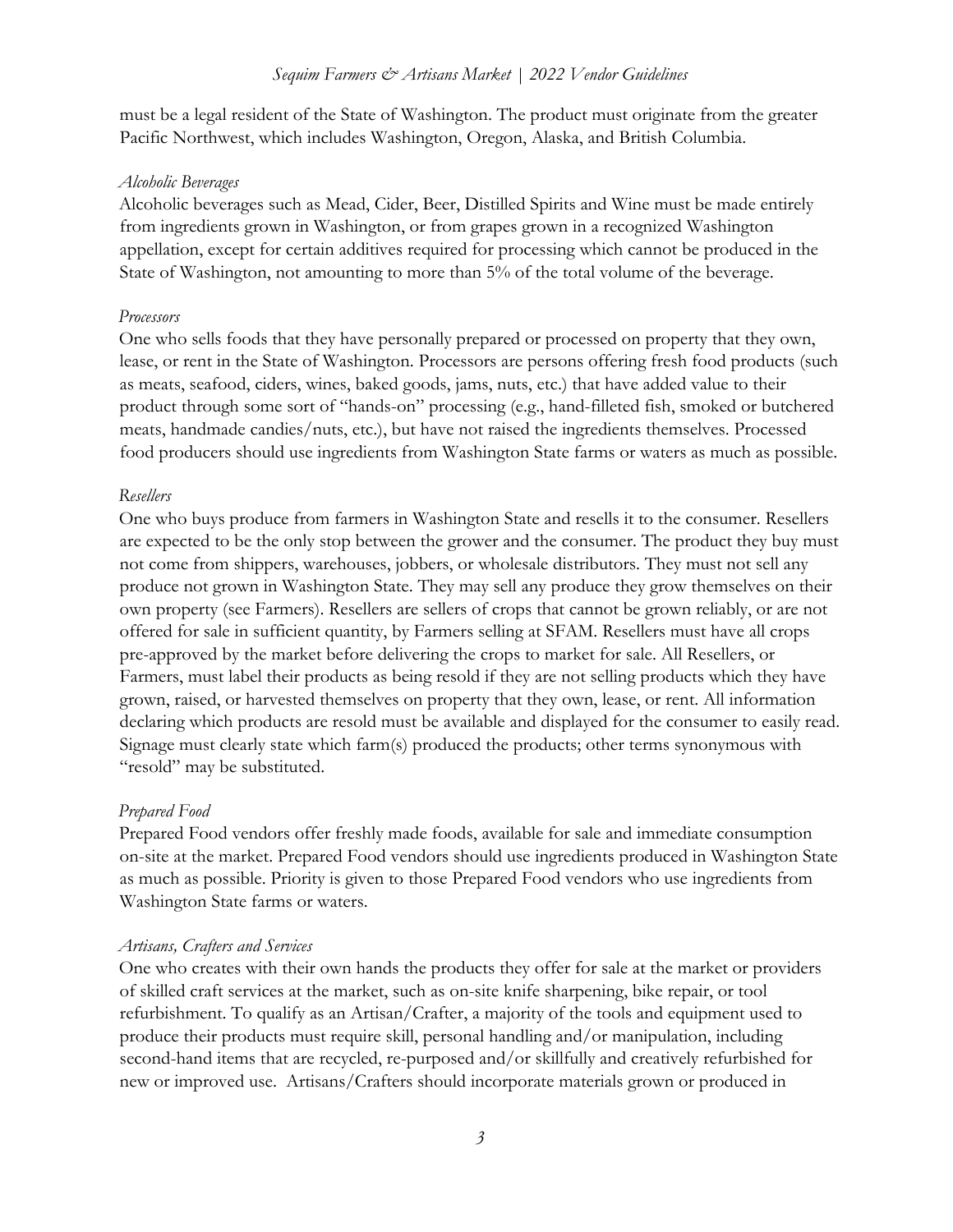Washington State as much as possible and create their products in Washington State only. Priority is given to those Artisan/Crafter vendors who use materials from Washington State.

## **Returning Vendor Automatic Renewal Criteria**

To qualify for automatic renewal for the 2022 season, returning vendors must meet both of the following criteria:

- Exceed an average daily sales amount of \$300 or more
- Attend more than 80% of the SFAM market season (beginning from vendor's membership enrollment date)

Returning vendors who do not meet either of these criteria or whose applications are late will meet or communicate with the jury committee for review prior to securing membership for the 2022 season. The above criteria are for automatic renewal qualification only and is not required to vend at the market.

## **Booth Staffing**

Vendors may send family members, partners, or employees to the market in their place, but are responsible for ensuring their on-site representatives read and comply with the Vendor Guidelines. All booth workers must be informed about all currencies accepted at the market, including market currencies, market tokens, EBT, etc., to ensure a positive shopping experience for all customers. Booth workers are encouraged to actively participate in market correspondence by providing an email address to receive the weekly emails and remain in communication with market staff.

#### **Licenses and Permits**

Vendors shall submit, possess, and maintain all required State, County, and local licenses and permits. Each vendor is required to hold a Washington State Business License. All appropriate permits and licenses must be included in the vendor application packet to be considered eligible to vend at SFAM. All applicable licenses and permits must be clearly displayed whenever a vendor is selling at the market.

#### **Selling CSA Subscriptions**

Farmers are permitted to sell CSA memberships at the market. CSA membership payments are to be included in the vendor's daily 5% of sales remitted to the market.

Farmers are restricted in their ability to accept SNAP (EBT) benefits for payment for food far in advance of pick-up and to pay CSA-related fees. Per the USDA, prepayments must be within 14 days of pick-up. Therefore, unlike the typical CSA model where the customer pays all up-front, the SNAP CSA customer must make multiple payments if using their SNAP benefits to pay for the share. SNAP retailers may not process SNAP/EBT payments more than 14 days before providing the SNAP customer with the purchased goods. Membership fees are not SNAP eligible. Customers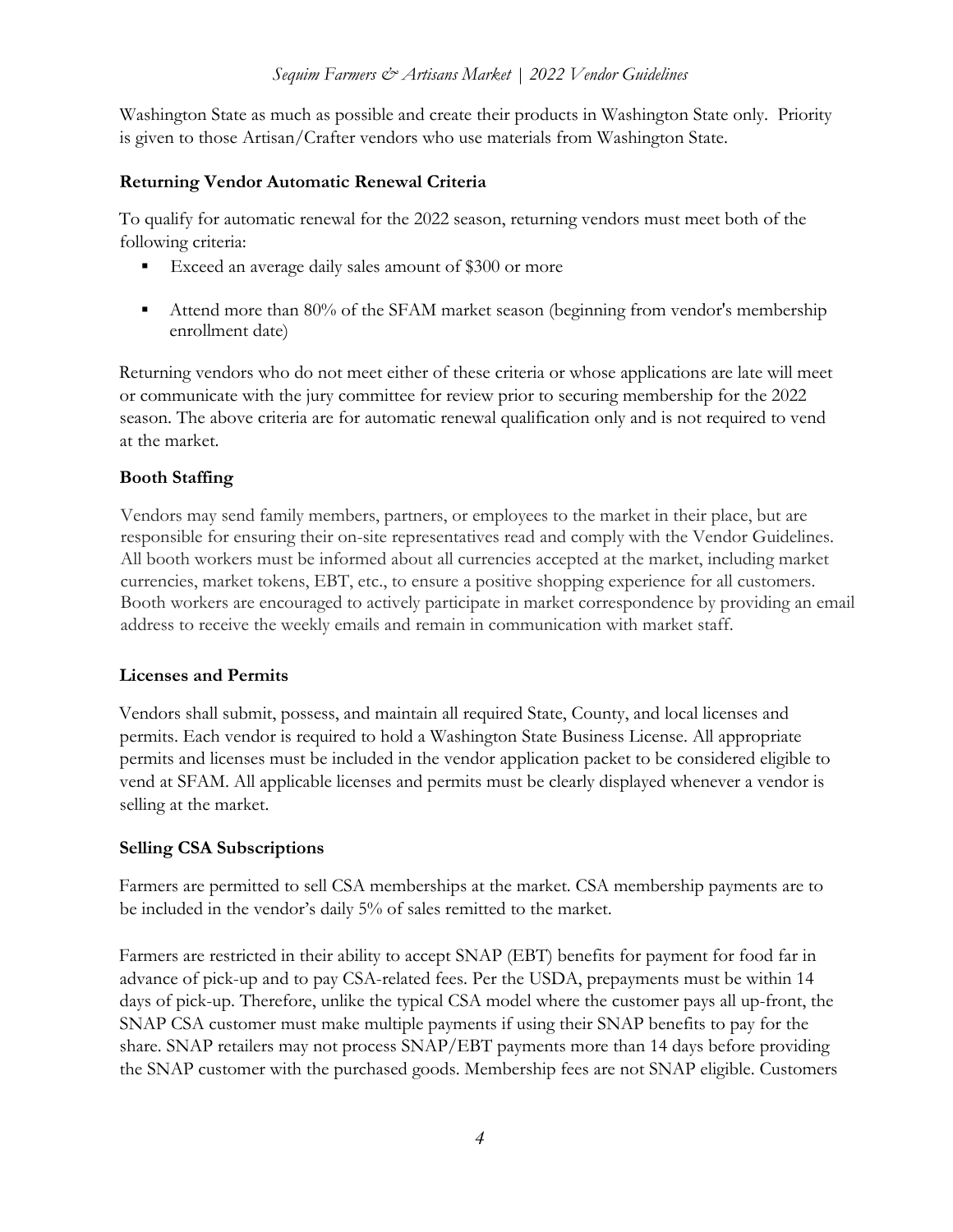may not use SNAP benefits to pay for a CSA membership fee. SNAP benefits may be used only for the food itself.

# **SFAM Membership**

SFAM Membership is required for all vendors at the market. To qualify, vendors are required to personally grow or handcraft the products they offer. (Certain exceptions exist for produce. See Resellers under Vendor Categories.)

SFAM Membership is established upon:

- Submission of 2022 Vendor Application
- Successful completion of the jury process / autorenewal for returning vendors who qualify
- Signature of compliance with 2022 Vendor Guidelines
- Payment of the annual membership fee (annual membership fees are non-refundable.)

## **Annual Membership Fees**

Membership is \$75 annually and is non-refundable. Returning SFAM vendors are discounted to \$50.

Youth vendors must be younger than 18 years as of the season's first market day. Youth vendor membership is discounted at \$25 for the season. Youth vendors will also receive a discounted booth rate at \$3 per 10x10 booth space.

# **Daily Fees**

Each Saturday, vendors are required to pay a daily fee of \$15 per 10 ft x 10 ft booth space  $+ 5\%$  of pre-tax sales for each day of operations the vendor is present. Any additional booth space approved will be charged at the same rate per square foot in 5 ft increments.

Daily fees will be turned in to market staff on the day of vending, no earlier than 2:00pm and no later than 3:00 pm. Vendors who make sales after they have turned in their slip and daily fee must report those sales on the vendor's next vending day.

Custom orders or special sales which are generated at the market but delivered or picked up at a location other than the market are considered market sales and must be reported on sales slip with applicable fees paid on those sales.

# **Booth Space**

Standard single booth spaces are 10 ft x 10 ft. Double booth spaces are 20 ft wide x 10 ft deep.

Vehicles are not allowed in the booth space during vending hours.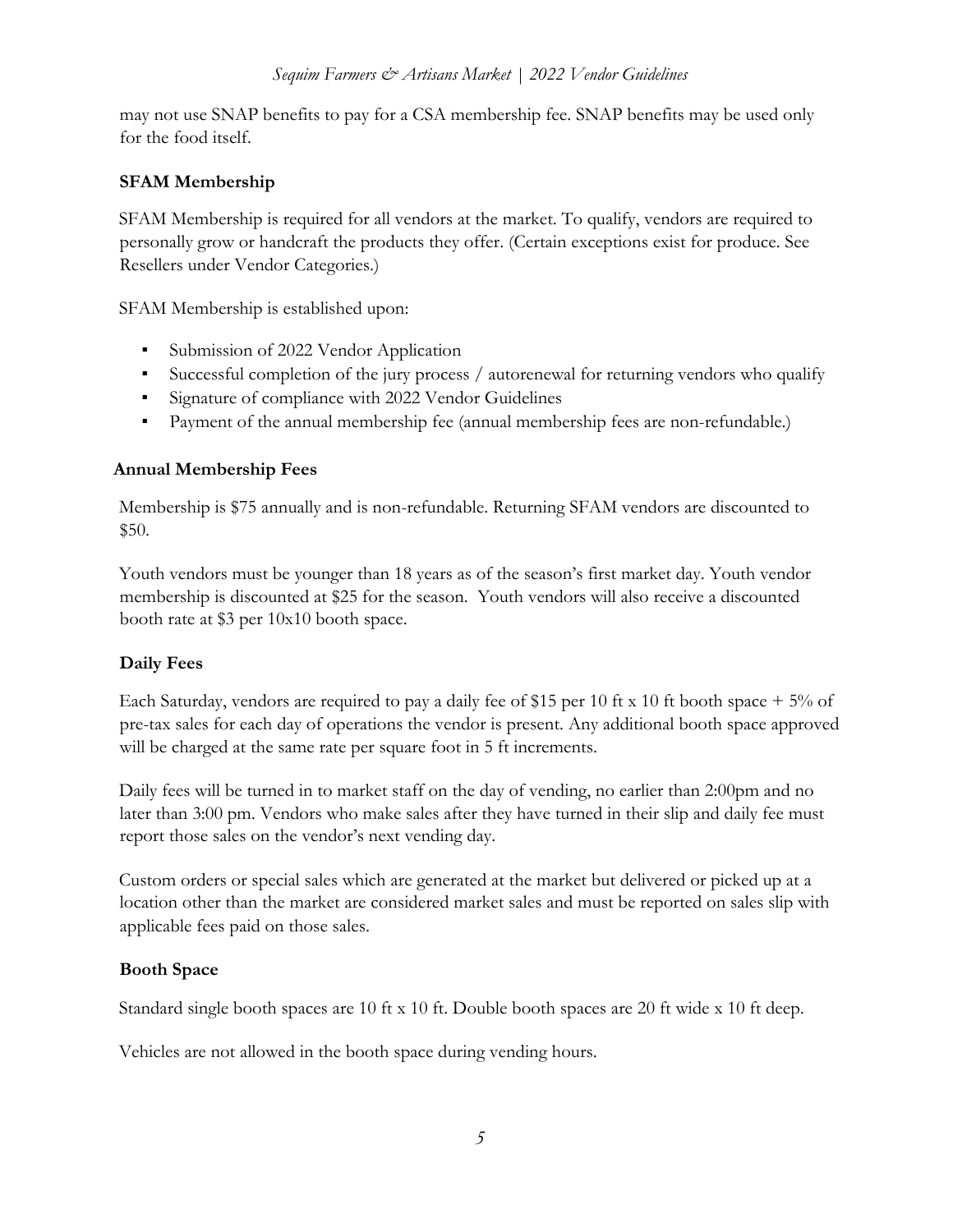#### *Sequim Farmers & Artisans Market | 2022 Vendor Guidelines*

Vendors' products, signage, displays, etc. may extend beyond the allotted booth space only with previous approval of the Executive Director. Safety, fairness among vendors, and overall market appearance are considered.

Vendors must provide their own scales if they wish to sell produce by weight. Scales must be legal for trade and are subject to inspection by the Department of Agriculture Weights and Measures program.

## **Display**

All vendor displays in, or on, a vendor's booth must be related to their business name, product, sales, or craft. This may include but is not limited to signage, banners, posters, flags, clothing, pennants, etc. All displays at the market are subject to periodic review and approval by the Executive Director and/or Board of Directors.

Vendors are required to keep their booth area clean and uncluttered during market hours. Please keep in mind the City's expectation to keep the plaza clean and free of spills and food stains, debris, and trash. A broom and dustpan are available from market staff.

# **Weight Policy**

There must be 30 lbs. minimum weights attached to each leg of your tent/canopy. Weights must be securely attached in accordance with the tent manufacturer's instructions and limitations. It is the vendor's responsibility to understand and comply with the instructions and limitations provided by the manufacturer of their canopy/tent. Booth racks and merchandise do not count as weights.

Displays, signage, and coverings on your tent or canopy must be safely anchored and attached.

Noncompliance will require immediate corrective action to continue vending.

Any vendor found in noncompliance with this policy will be asked to leave for that day and will not be permitted to return until the issue is corrected and passes the approval of the Executive Director.

#### **Personal Music Systems**

Personal speaker systems (playing at an audible level) are only permitted during set-up and teardown.

#### **Booth Assignments**

The market will make every effort to accommodate the booth placement needs of each vendor and maintain the same placement for vendors throughout the season. The Executive Director reserves the right to make changes as necessary.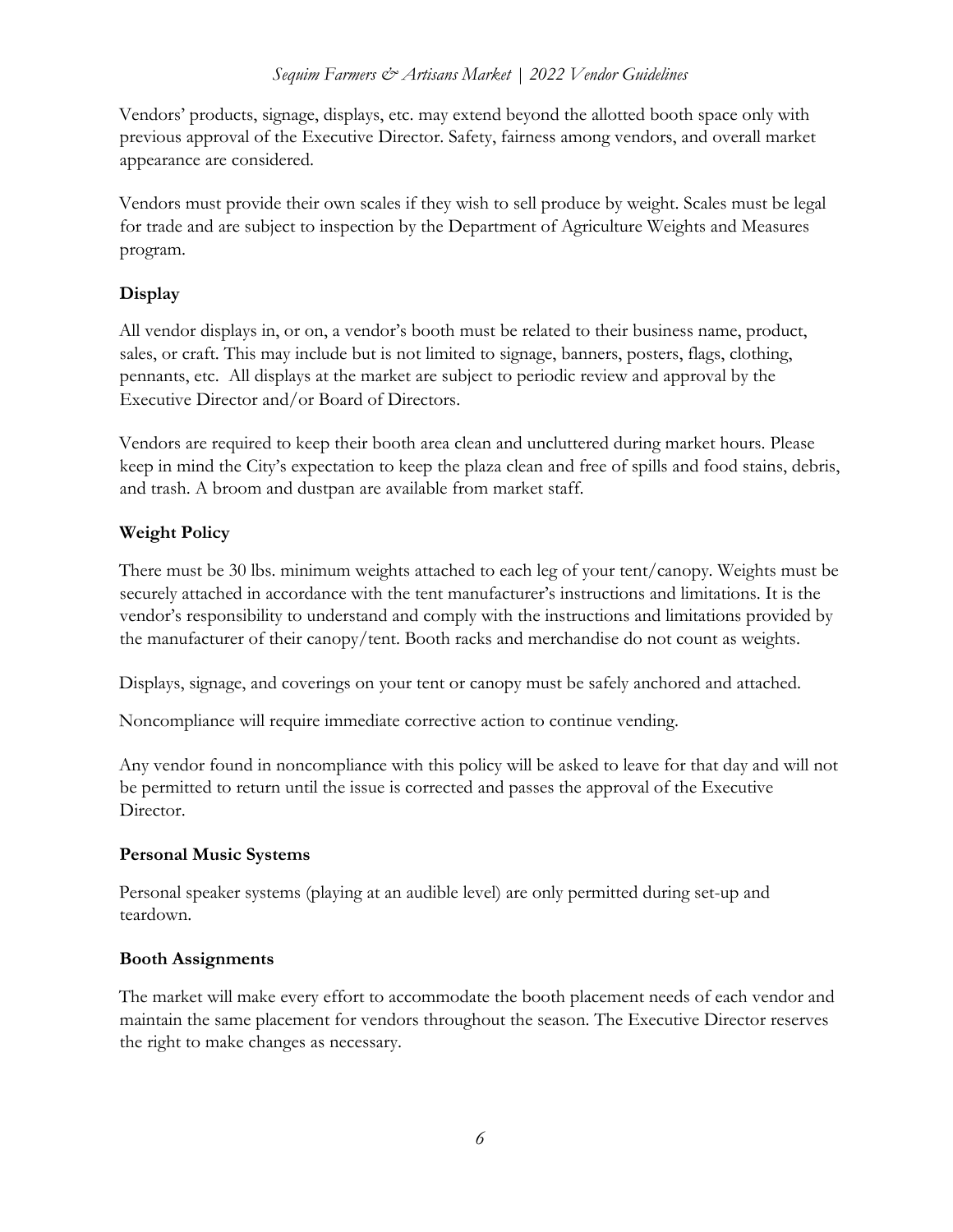## **Booth Sharing**

To share a booth, each vendor must be juried in and is required to be a market member. Each vendor is required to be present for the entire market day. The daily rent fee will be shared, while each business owner will be responsible for their own daily sales percentage. Booth sharing is at the Executive Director's discretion.

## **Market Start**

Market staff will be onsite at the plaza by 6:00 am. Vendors are welcome to arrive at 5:30 am and must arrive no later than 8:30am. All vendors must be set-up and ready for business by the 9:00 am opening bell.

Vehicles will not be allowed to enter the market site within 30 minutes of the market opening. Late arrivals may not be allowed to set up and a daily booth fee may be charged.

## **Set-Up and Break Down**

Each vendor is responsible for their set up and breakdown.

The entire perimeter around the plaza on Sequim Ave and Cedar Street is a loading zone. Cones will be set up to indicate the street closures. If you move the cones for access, move them back. Please be mindful of the vendors on the south side of Cedar Street.

Vendors are asked to please unload quickly to avoid congestion and do all set-up of merchandise after parking your vehicle away from the plaza or loading zones. That means that you do not open your canopy or unpack anything until you have removed your vehicle. If you unload from the street perimeter, please leave all items on the sidewalk until you return from parking your vehicle so other vendors can access the loading zone.

On rainy days vendors whose product will be damaged by precipitation may open their canopy and weights prior to unloading to protect their product.

Break down is not permitted before 2:00 pm. Vendors must completely pack up before bringing their vehicle into loading zones.

# **Parking**

A parking map will be issued at the annual vendor meeting and is available upon request from the Executive Director. Please only park in approved areas and at the direction of market staff.

# **Vendor Pet Policy**

A vendor is allowed to have a pet accompanying them to market, if the pet is quiet, well-behaved, and not intrusive to others. The vendor must sign a waiver releasing the market of any responsibility for the pet's actions. The pet must be safely restrained within the vendor's booth and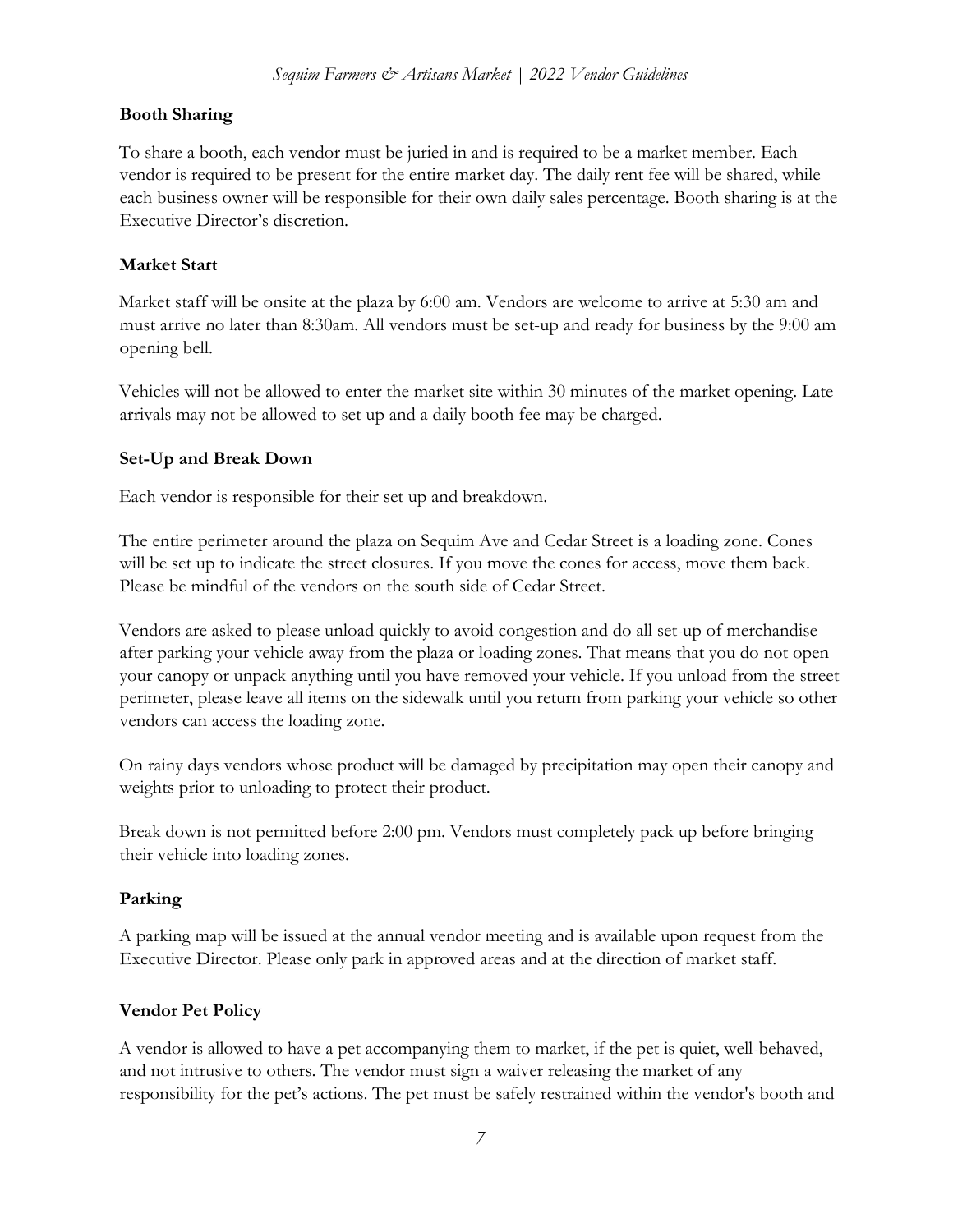well cared for. The vendor is responsible for behavior and clean-up of their pet. All vendors must comply with local leash laws. The decision of whether a pet is market-friendly is at the discretion of the Executive Director.

### **Vendor Cancellation Policy**

Vendors who cannot attend on a market day they had committed to attending must notify the Executive Director no later than 5pm on the Thursday before market day. Vendors who fail to comply with the cancellation policy will be charged their daily booth fee for that market day. Late cancellation notices due to illness or emergencies will be handled on a case-by-case basis by the Executive Director. The Executive Director may waive fees in emergency situations where proper notification was not possible. Repeated no-calls and/or no-shows by a vendor may lead to further disciplinary action. Approved emergency absences will not affect your attendance record.

## **Market Cancellation Policy**

Market cancellations are very rare, and occur only in the event of unsafe conditions, including but not limited to extreme winds, lightning, and air quality. The Board makes the final decision regarding cancellation, working closely with staff.

Communications with vendors regarding market cancellations will be as followed:

- On Wednesday, if there is potential for market cancellation, market staff will notify vendors to monitor their emails for notices.
- A follow up email will be sent on Friday vendors know an email will be sent by 5:00 am on Saturday to confirm if the market will open.

# **Emergency Closure During Market Hours**

The market may close early due to inclement, unsafe weather conditions. The decision to close early is made by management in coordination with the Board of Directors.

#### **Liability and Insurance**

The market carries property liability insurance only. This covers accidents in which the market is negligent, which causes injury to customers, vendors, or employees of the market, or which causes damage to the property where the market is held. The market's policy does not cover vendor product liability. Product liability is the sole responsibility of the vendor selling the product. Vendors with individual insurance are asked to add SFAM as additional insured.

#### **Periodic Quality Review**

The Executive Director can review a vendor's product at any time during the season to ensure quality and compliance.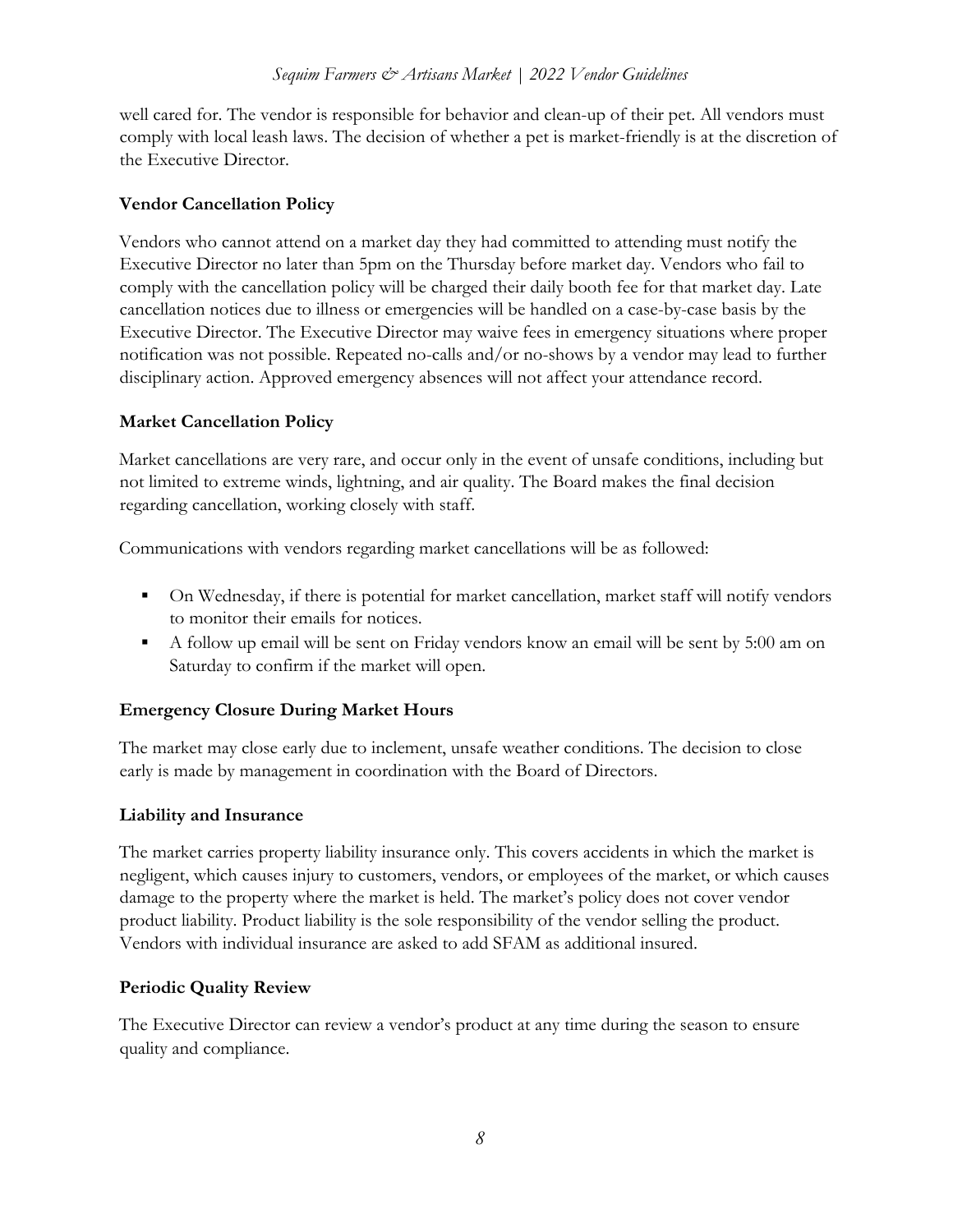# **Market Map**

A preliminary map of the market will be sent via email by Tuesday evening. A final map with updates or changes will be sent out by Thursday evening.

## **Diversity, Equity, and Inclusion**

The Sequim Farmers and Artisans Market opposes racism, sexism, transphobia, ableism, classism, and other oppressions. SFAM will not discriminate based on race, color, religion, gender, gender expression, age, national origin, disability, marital status, sexual orientation, or military status in any of its activities or operations.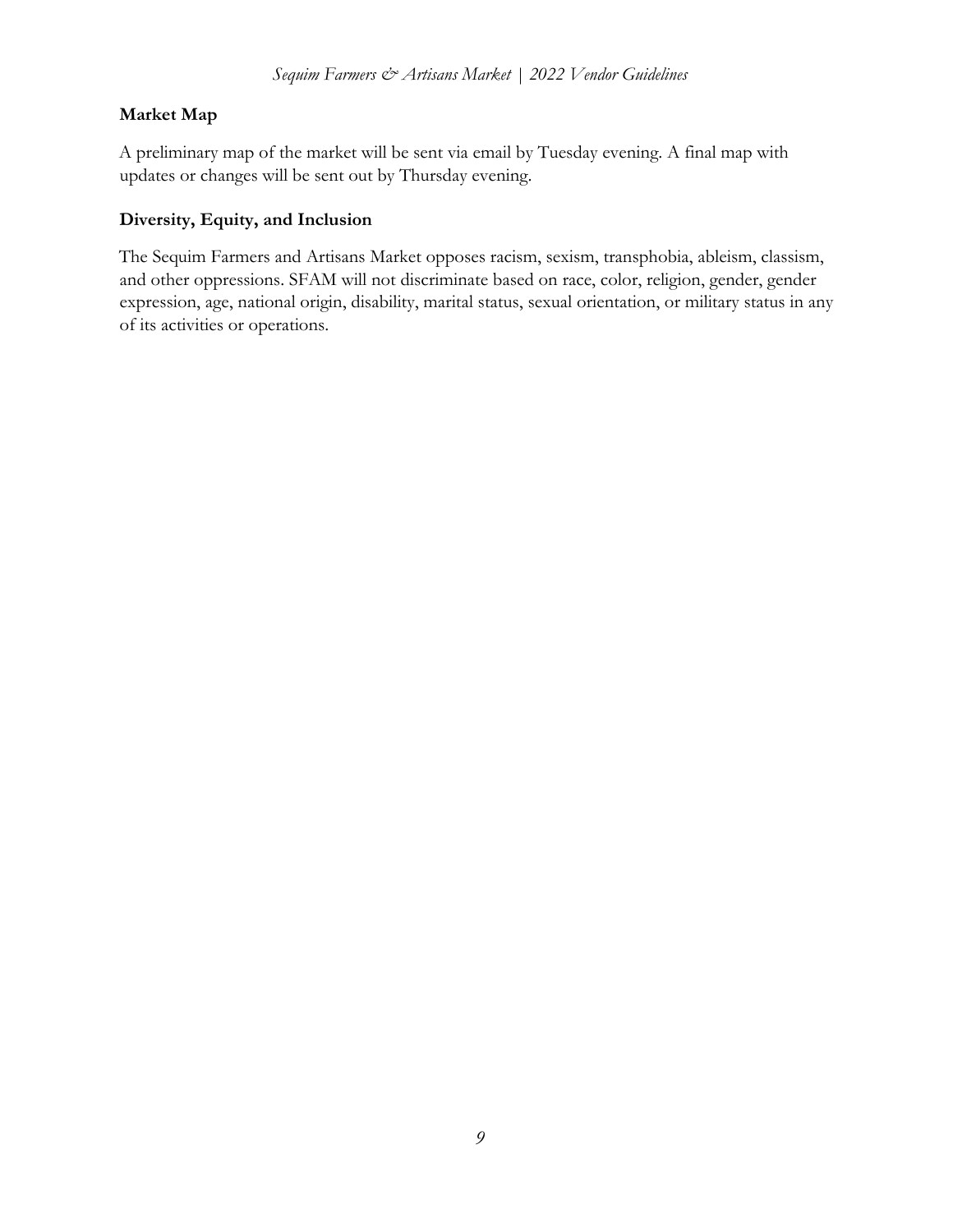## **Organizational Structure**

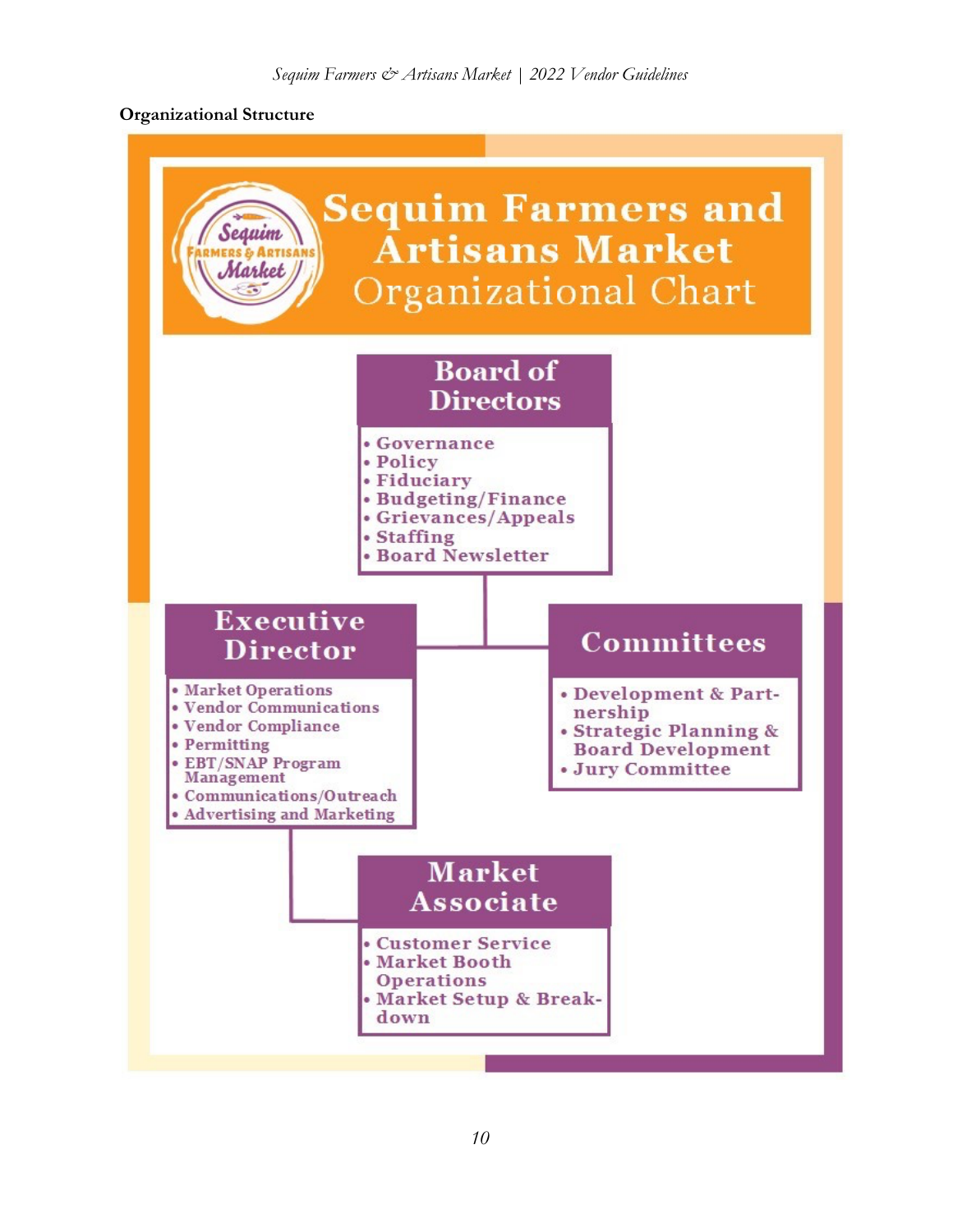# **Market Staff**

SFAM employs a full-time Executive Director and part-time market associate who carry out the day-to-day management of the market and its business. It is the Executive Director's responsibility to respond to public concerns and complaints regarding any vendor. Vendors have the right to appeal the Executive Director's discretionary decisions or any other grievances they may have at a monthly Board Meeting. Please contact the Executive Director or Board President prior to attending a meeting.

# **Board of Directors**

A volunteer Board of Directors governs the Sequim Farmers and Artisans Market. The Board works closely with the Executive Director and operates under the established by-laws of the market.

## **Vendor Conduct**

Rude, abusive, or disruptive or offensive conduct is not tolerated.

Vendors will in no way cause detriment to other vendors, market staff, board members, volunteers, customers, or vendors' family members or friends.

Discrimination and/or harassment according to gender, race, color, religion (creed), sexual orientation, disability, age, ethnicity, ancestry, military or veteran status, or nationality will not be tolerated.

Threatening language or behavior will not be tolerated.

As per state law, smoking is not permitted within 25 ft of the market

Vendors who do not comply with the standards of conduct may be subject to discipline and/or dismissal. Vendors experiencing any difficulty with customers or other sellers should refer the matter promptly to the Executive Director.

# **Grievance Policy**

The Executive Director has been given authority to address grievances under the Vendor Guidelines established by the Board of Directors. All questions and complaints should be brought to the attention of the Executive Director in a respectful and appropriate manner.

Vendors are asked to follow the grievance procedure when a grievance cannot be resolved respectfully between the individuals involved: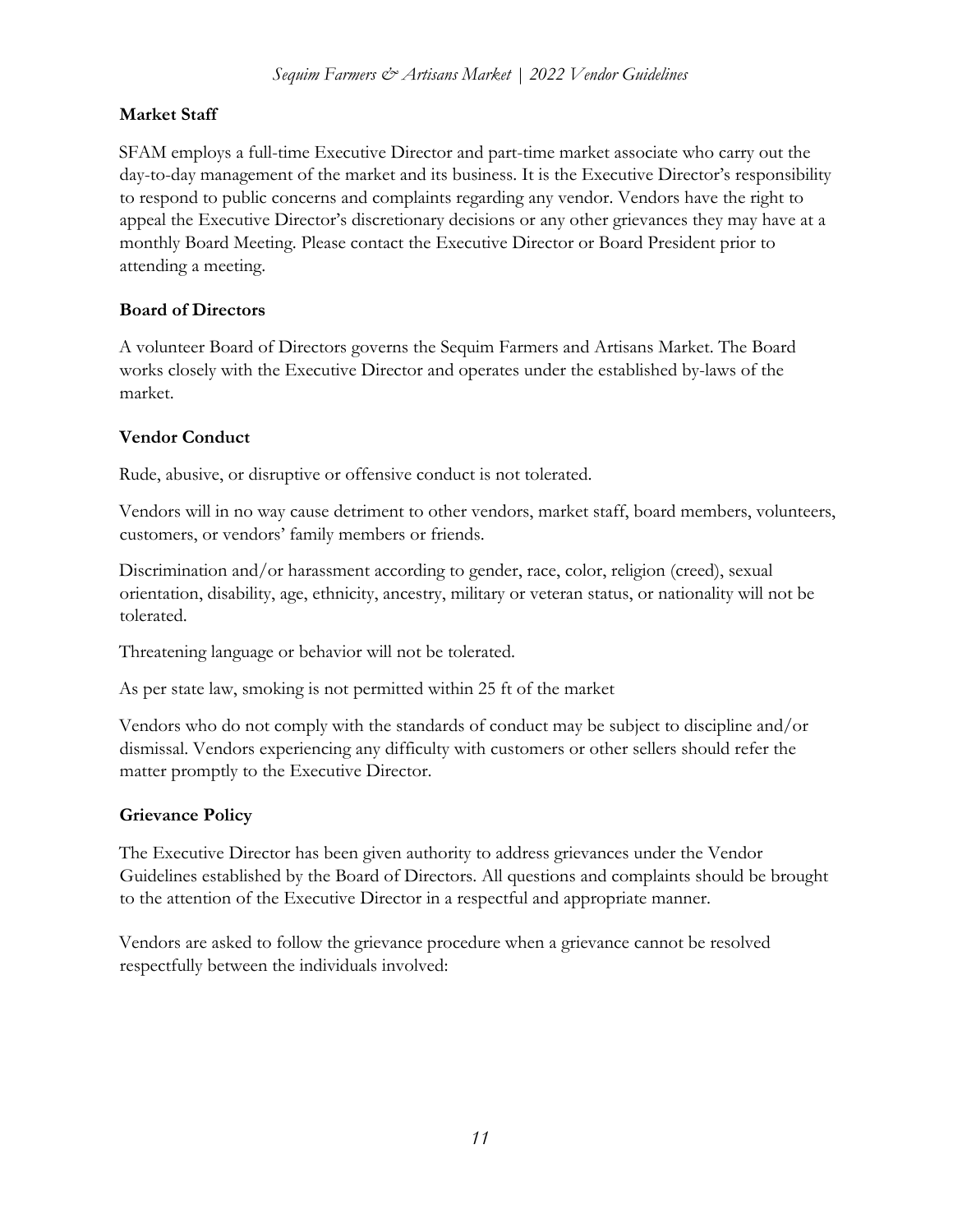- 1. Verbal discussion is encouraged as a first step.
- 2. If the grievance is between vendors and cannot be worked out personally, submit a written complaint to the Executive Director. Your written complaint will be evaluated within 2 weeks and action steps proposed.
- 3. If the grievance is between a vendor and market staff, submit a written complaint to the Board of Directors. The board will evaluate the written complaint within 30 days.
- 4. You may appeal any decision within 30 days. Your appeal must be presented in writing to the Board of Directors. Resolution will be determined by standard board voting procedure and communicated in writing to the aggrieved party within five business days of the next board meeting.
- 5. Decisions are ultimately at the discretion of the Executive Director and the Board of Directors. SFAM is committed to a fair and transparent grievance resolution process.

# **Compliance**

The Vendor Guidelines have been developed to create a safe and cohesive market experience for our guests and vendors. Compliance with the policies set forth in the Vendor Guidelines is mandatory. Compliance includes applicable federal, state, and local regulations.

The Executive Director has the authority to immediately deal with any issue regarding safety or liability.

All other noncompliance issues will be subject to the following progression:

- 1. First violation: Verbal Warning
- 2. Second violation: Written Warning
- 3. Third violation: One Week Suspension & Board Review
- 4. Fourth violation: Season Suspension

5. If the issue is corrected, the vendor may reapply for the following season. Any repeat violations will immediately go to Step 3.

Documentation of each violation by email to the vendor and will address, at minimum, the rule(s) violated, and the action taken.

During market hours, non-compliant persons are violating the market's license. If a person on market premises chooses not to comply with the Vendor Guidelines, market staff may contact local authorities with a trespassing complaint.